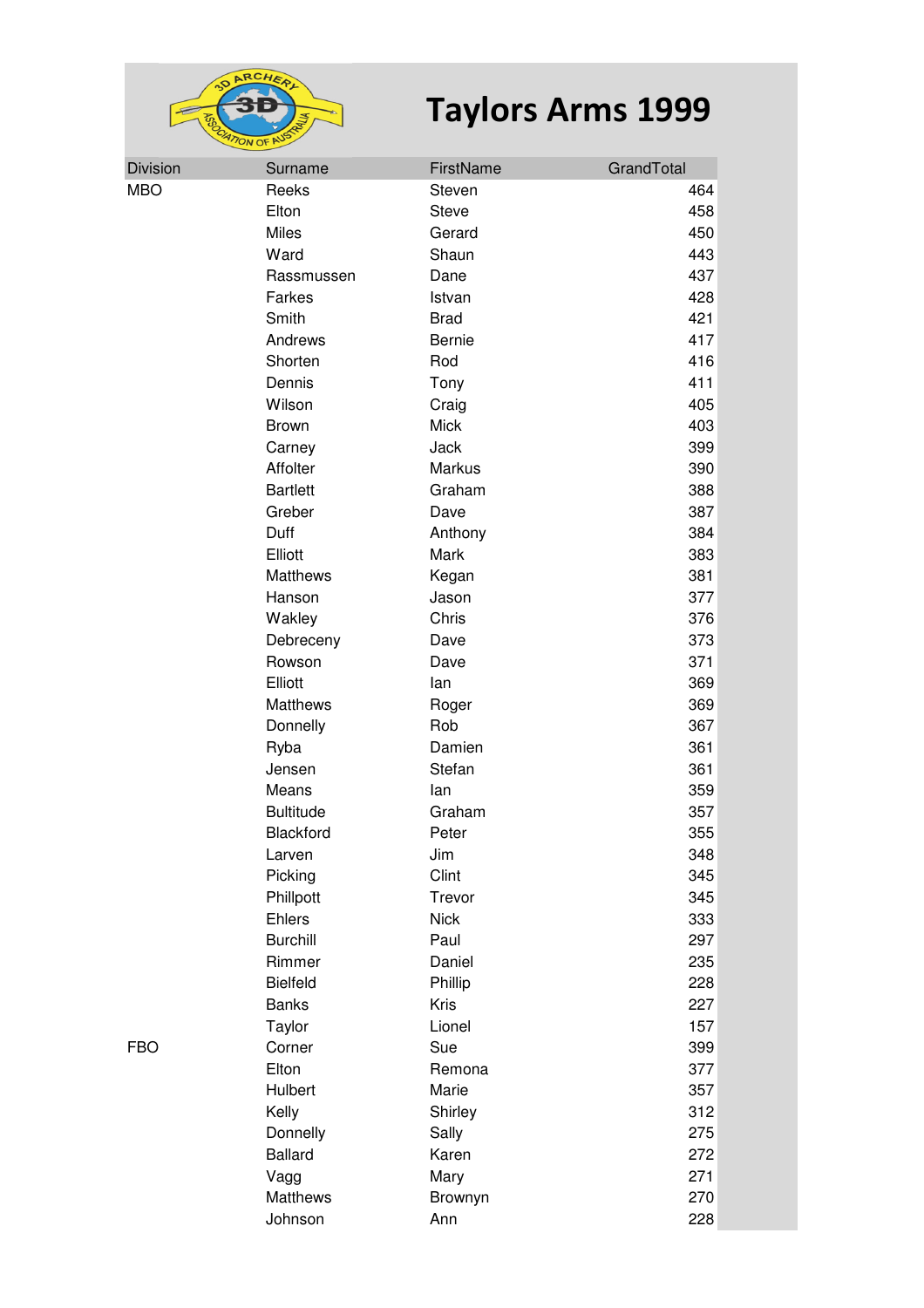

|            | $\frac{1}{2}$ ON OF $\mathbb{R}$ |              |     |
|------------|----------------------------------|--------------|-----|
| <b>MBR</b> | Sherman                          | Andrew       | 456 |
|            | <b>Bradshaw</b>                  | Jamie        | 449 |
|            | <b>Breznic</b>                   | Tony         | 445 |
|            | <b>Bielefeld</b>                 | Graham       | 429 |
|            | <b>Bulger</b>                    | Darryl       | 427 |
|            | Pallant                          | <b>Bruce</b> | 419 |
|            | Rennell                          | <b>Bruce</b> | 410 |
|            | <b>Hicks</b>                     | Jason        | 409 |
|            | Graham                           | Andrew       | 408 |
|            | Boyd                             | Greg         | 401 |
|            | Dawson                           | Gary         | 394 |
|            | Foster                           | Adam         | 391 |
|            | Everson                          | Phill        | 388 |
|            | <b>Morris</b>                    | Bob          | 385 |
|            | <b>Buscombe</b>                  | Scott        | 382 |
|            | <b>Banks</b>                     | Laurie       | 366 |
|            | <b>Bridge</b>                    | Tim          | 363 |
|            | Catling                          | <b>Brian</b> | 361 |
|            | Hamell                           | Scott        | 360 |
|            | Salta                            | Kelvin       | 354 |
|            | <b>Fullick</b>                   | Darryl       | 354 |
|            | Hocroft                          | Kevin        | 350 |
|            | Bowen                            | Adam         | 349 |
|            | <b>Bunt</b>                      | Mark         | 340 |
|            | Priestly                         | Tony         | 327 |
|            | McCormack                        | <b>Steve</b> | 318 |
|            | Plowman                          | <b>Bugsy</b> | 309 |
|            | Oliphant                         | Ben          | 306 |
|            | Saunders                         | Lindsay      | 303 |
|            | Feasey                           | Alex         | 293 |
|            | Moonay                           | Bob          | 287 |
|            | Hogan                            | Darren       | 283 |
|            | Crawford                         | Adam         | 249 |
|            | Frei                             | Roger        | 239 |
|            | Hillier                          | John         | 178 |
|            | Horsche                          | John         | 177 |
|            | Miles                            | Dave         | 157 |
|            | Walters                          | Alan         | 149 |
|            | Wear                             | Keith        | 132 |
| <b>FBR</b> | Sherman                          | Annette      | 433 |
|            | Parker                           | Christine    | 403 |
|            | Rassmussen                       | Felicia      | 268 |
|            | Honess                           | Katie        | 159 |
| <b>MBA</b> | Elsley                           | Grant        | 420 |
|            | Gallen                           | Simon        | 397 |
|            | Leadbitter                       | <b>Steve</b> | 397 |
|            | Hodgins                          | George       | 381 |
|            | Clarke                           | Barry        | 373 |
|            | <b>Ballard</b>                   | Mark         | 351 |
| MBA (Cont) | Edwards                          | Ron          | 338 |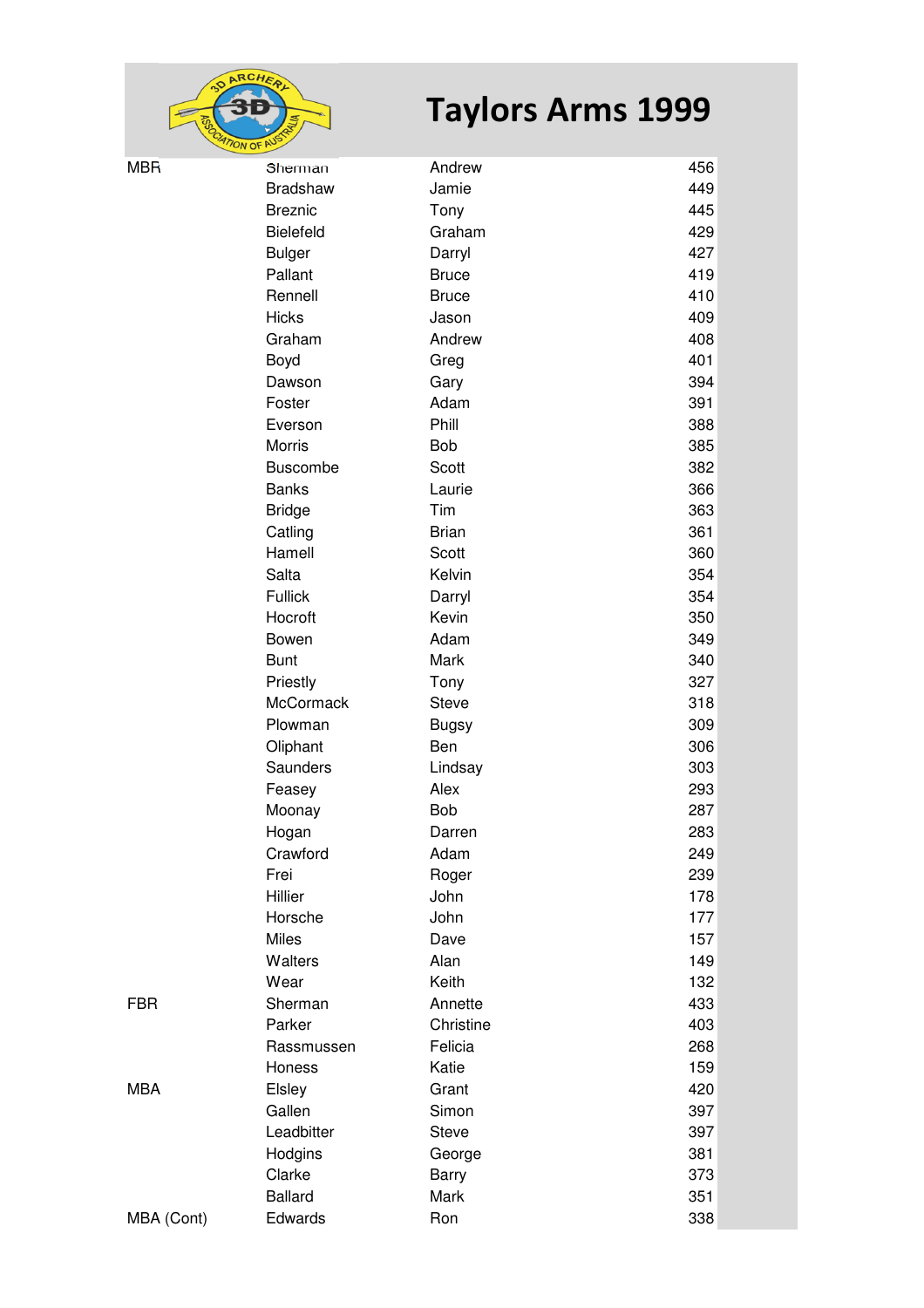

| MBA (Cont)  | Sampson         | Peter        | 317 |
|-------------|-----------------|--------------|-----|
|             | Watts           | Keith        | 310 |
|             | Hayne           | Anthony      | 287 |
|             | Weir            | Nathan       | 243 |
| FBF         | <b>Bradshaw</b> | Kerry        | 231 |
|             | <b>Brodrick</b> | Gail         | 217 |
| MCU         | Parker          | Mike         | 359 |
|             | Charlton        | Daniel       | 346 |
|             | Kelly           | Gordon       | 332 |
|             | <b>Baker</b>    | Luke         | 312 |
|             | Frei            | Kurt         | 288 |
|             | Turner          | <b>Brian</b> | 272 |
|             | Whittaker       | <b>Brian</b> | 259 |
|             | Campbell        | lan          | 253 |
|             | Urquhart        | Garry        | 246 |
|             | Chang           | Joe          | 226 |
|             | Cumpson         | Shane        | 219 |
|             | Weir            | Simeon       | 206 |
|             | Hedgecoe        | Paul         | 193 |
|             | Benson          | <b>Mick</b>  | 150 |
| FCU         | Leadbitter      | Estelle      | 351 |
|             | Elliott         | Joanne       | 315 |
|             | Elliott         | Helen        | 293 |
|             | Elliott         | Sue          | 203 |
|             | Hailes          | Sharon       | 149 |
|             | Turner          | Jan          | 94  |
| RA          | Fischer         | Michael      | 287 |
|             | Gordon          | Daniel       | 267 |
|             | Paul            | Graham       | 109 |
| RU          | Reeks           | Darryl       | 414 |
|             | Townsend        | Darren       | 358 |
|             | Mann            | Paul         | 320 |
|             | Honess          | Bill         | 279 |
|             | Denman          | Grag         | 273 |
|             | Jones           | Mark         | 245 |
|             | Day             | John         | 144 |
| <b>TRAD</b> | Oneil           | Mike         | 279 |
|             | Corner          | Mark         | 234 |
|             | Messinbird      | Darryl       | 157 |
|             | Wesley          | Kevin        | 154 |
|             | <b>Biasiol</b>  | Alex         | 128 |
| <b>MSR</b>  | Ward            | John         | 399 |
|             | Melit           | Kim          | 383 |
|             | Findlay         | Bob          | 375 |
|             | <b>Butler</b>   | Len          | 369 |
|             | Muller          | Dieter       | 367 |
|             | Ski             | John         | 352 |
|             | Kemp            | Les          | 318 |
|             | Fenton          | lan          | 141 |